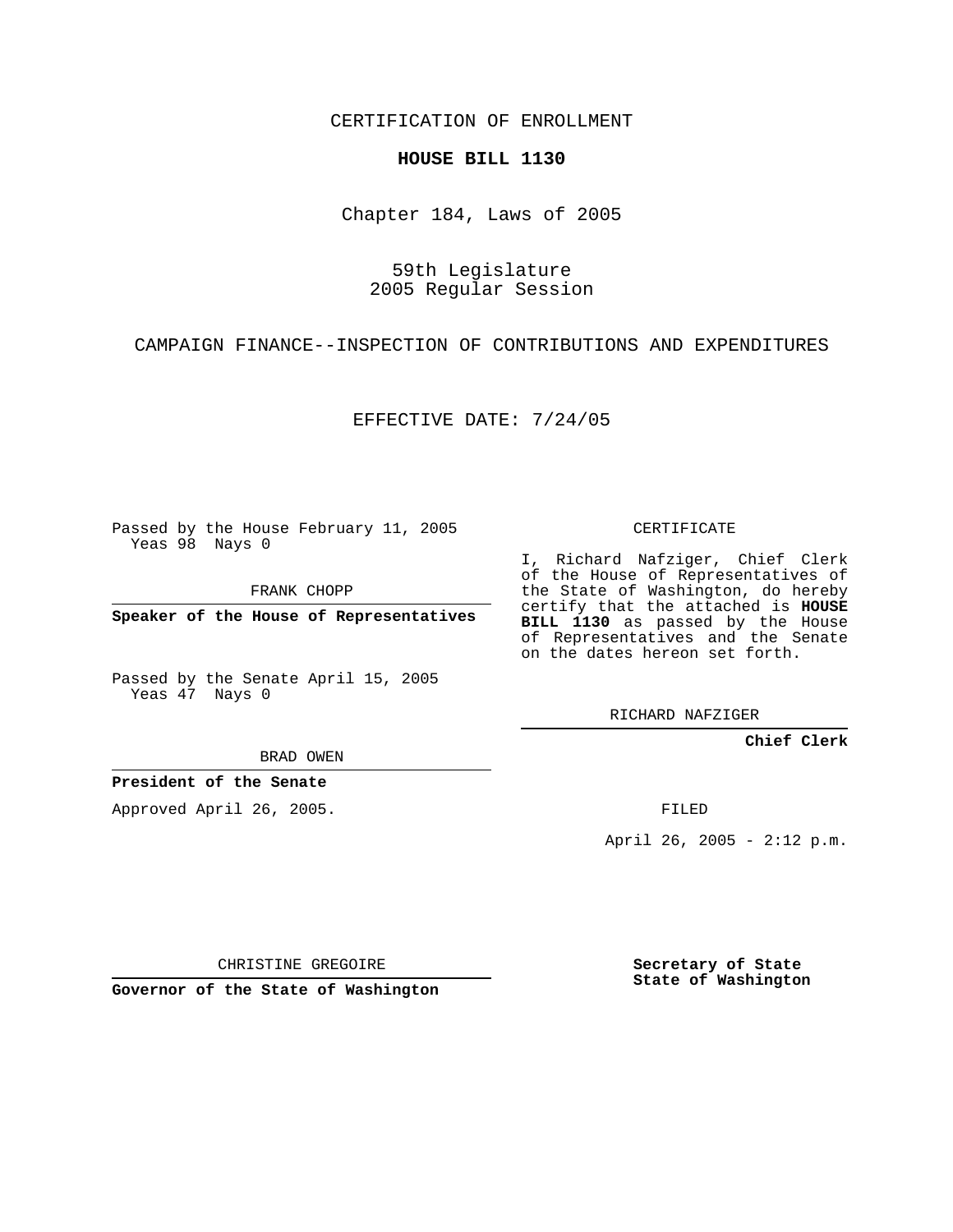## **HOUSE BILL 1130** \_\_\_\_\_\_\_\_\_\_\_\_\_\_\_\_\_\_\_\_\_\_\_\_\_\_\_\_\_\_\_\_\_\_\_\_\_\_\_\_\_\_\_\_\_

\_\_\_\_\_\_\_\_\_\_\_\_\_\_\_\_\_\_\_\_\_\_\_\_\_\_\_\_\_\_\_\_\_\_\_\_\_\_\_\_\_\_\_\_\_

Passed Legislature - 2005 Regular Session

**State of Washington 59th Legislature 2005 Regular Session**

**By** Representatives Nixon, Haigh, Kenney and Shabro

Read first time 01/17/2005. Referred to Committee on State Government Operations & Accountability.

 AN ACT Relating to inspection of political candidates' contributions and expenditures; and amending RCW 42.17.080.

BE IT ENACTED BY THE LEGISLATURE OF THE STATE OF WASHINGTON:

 **Sec. 1.** RCW 42.17.080 and 2002 c 75 s 2 are each amended to read as follows:

 (1) On the day the treasurer is designated, each candidate or political committee shall file with the commission and the county auditor or elections officer of the county in which the candidate resides, or in the case of a political committee, the county in which the treasurer resides, in addition to any statement of organization required under RCW 42.17.040 or 42.17.050, a report of all contributions received and expenditures made prior to that date, if any.

 (2) At the following intervals each treasurer shall file with the commission and the county auditor or elections officer of the county in which the candidate resides, or in the case of a political committee, the county in which the committee maintains its office or headquarters, and if there is no office or headquarters then in the county in which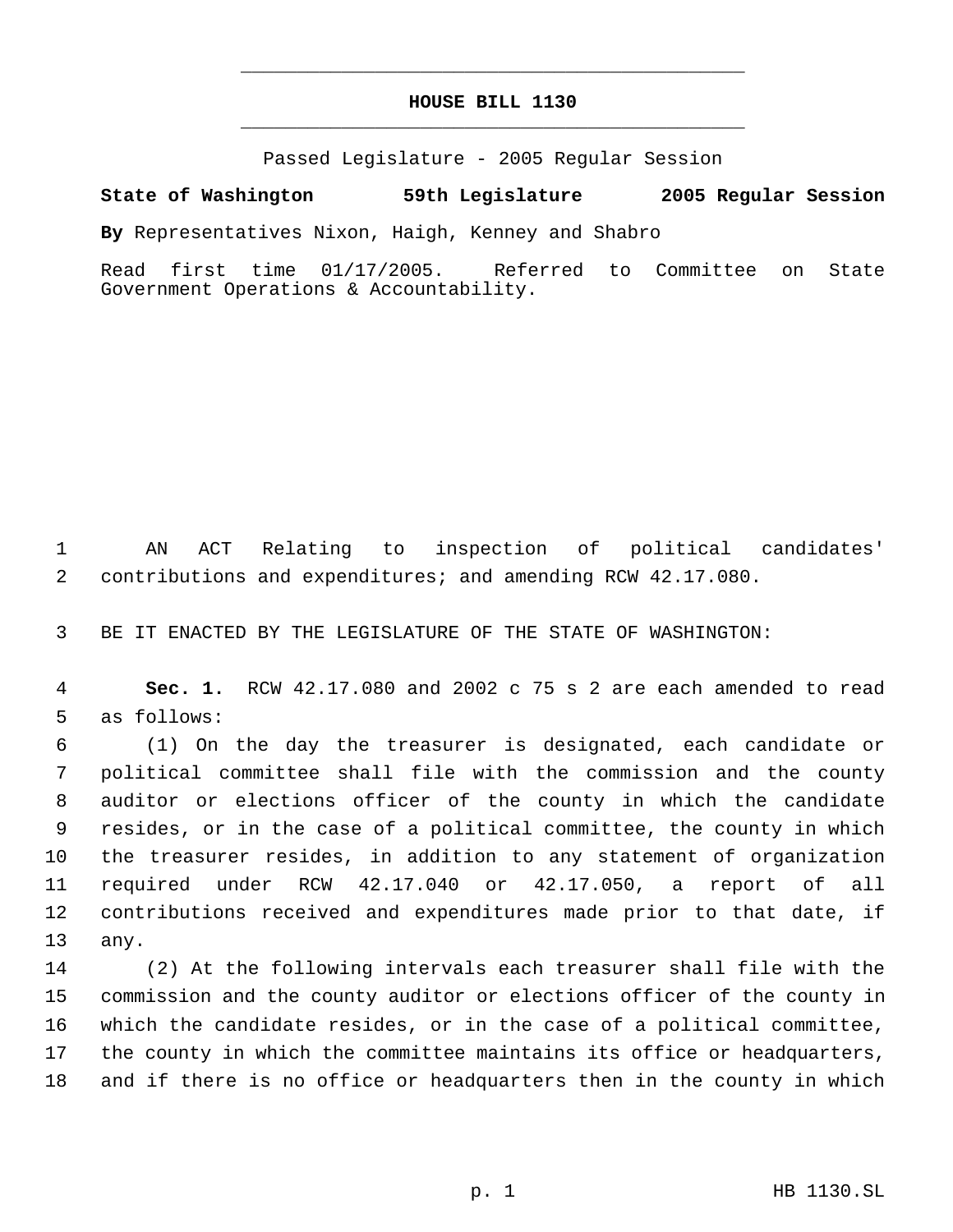the treasurer resides, a report containing the information required by RCW 42.17.090:

 (a) On the twenty-first day and the seventh day immediately preceding the date on which the election is held; and

 (b) On the tenth day of the first month after the election: PROVIDED, That this report shall not be required following a primary election from:

 (i) A candidate whose name will appear on the subsequent general election ballot; or

(ii) Any continuing political committee; and

 (c) On the tenth day of each month in which no other reports are required to be filed under this section: PROVIDED, That such report shall only be filed if the committee has received a contribution or made an expenditure in the preceding calendar month and either the total contributions received or total expenditures made since the last such report exceed two hundred dollars.

 When there is no outstanding debt or obligation, and the campaign fund is closed, and the campaign is concluded in all respects, and in the case of a political committee, the committee has ceased to function and has dissolved, the treasurer shall file a final report. Upon submitting a final report, the duties of the treasurer shall cease and there shall be no obligation to make any further reports.

 The report filed twenty-one days before the election shall report all contributions received and expenditures made as of the end of the fifth business day before the date of the report. The report filed seven days before the election shall report all contributions received and expenditures made as of the end of the one business day before the date of the report. Reports filed on the tenth day of the month shall report all contributions received and expenditures made from the closing date of the last report filed through the last day of the month preceding the date of the current report.

 (3) For the period beginning the first day of the fourth month preceding the date on which the special or general election is held and ending on the date of that election, each Monday the treasurer shall file with the commission and the appropriate county elections officer a report of each bank deposit made during the previous seven calendar days. The report shall contain the name of each person contributing the funds so deposited and the amount contributed by each person.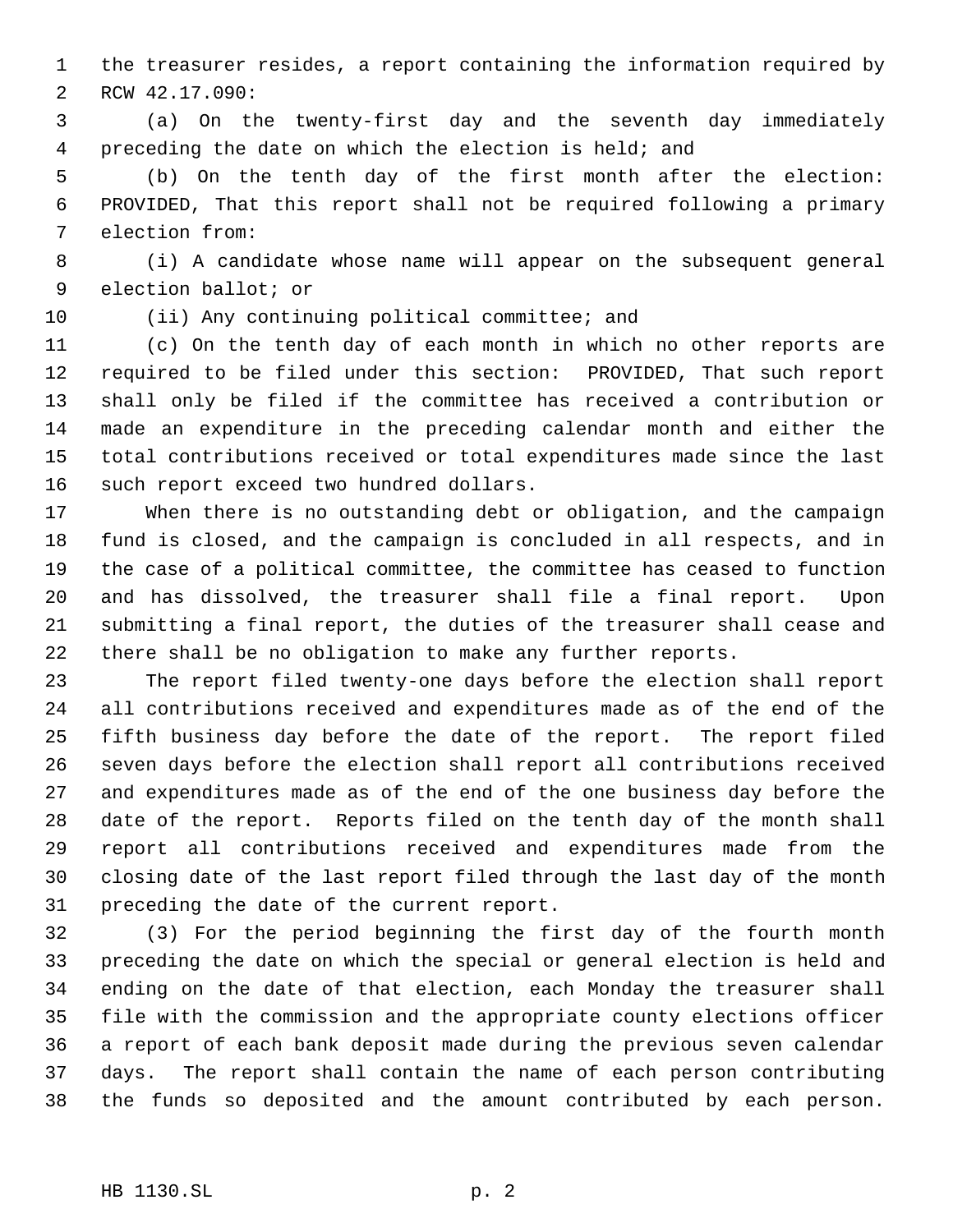However, contributions of no more than twenty-five dollars in the aggregate from any one person may be deposited without identifying the contributor. A copy of the report shall be retained by the treasurer for his or her records. In the event of deposits made by a deputy treasurer, the copy shall be forwarded to the treasurer for his or her records. Each report shall be certified as correct by the treasurer or deputy treasurer making the deposit.

 (4) If a city requires that candidates or committees for city offices file reports with a city agency, the candidate or treasurer so filing need not also file the report with the county auditor or elections officer.

 (5) The treasurer or candidate shall maintain books of account accurately reflecting all contributions and expenditures on a current basis within five business days of receipt or expenditure. During the eight days immediately preceding the date of the election the books of account shall be kept current within one business day. As specified in the committee's statement of organization filed under RCW 42.17.040, 18 the books of account must be open for public inspection ((as follows:

19  $(a)$  For at least two consecutive hours between  $8:00$  a.m. and  $8:00$ 20 p.m. on the eighth day immediately before the election, except when it 21 is a legal holiday, in which case on the seventh day immediately before 22 the election, at the principal headquarters or, if there is no 23 headquarters, at the address of the treasurer or such other place as 24 may be authorized by the commission; and

 (b) By appointment for inspections to be conducted)) by appointment at the designated place for inspections between 8:00 a.m. and 8:00 p.m. 27 on any ((other)) day from the ((seventh)) eighth day immediately before 28 the election through the day immediately before the election, other than Saturday, Sunday, or a legal holiday. It is a violation of this chapter for a candidate or political committee to refuse to allow and keep an appointment for an inspection to be conducted during these 32 authorized times and days ((in the week prior to the election)). The appointment must be allowed at an authorized time and day for such inspections that is within twenty-four hours of the time and day that is requested for the inspection.

 (6) The treasurer or candidate shall preserve books of account, bills, receipts, and all other financial records of the campaign or